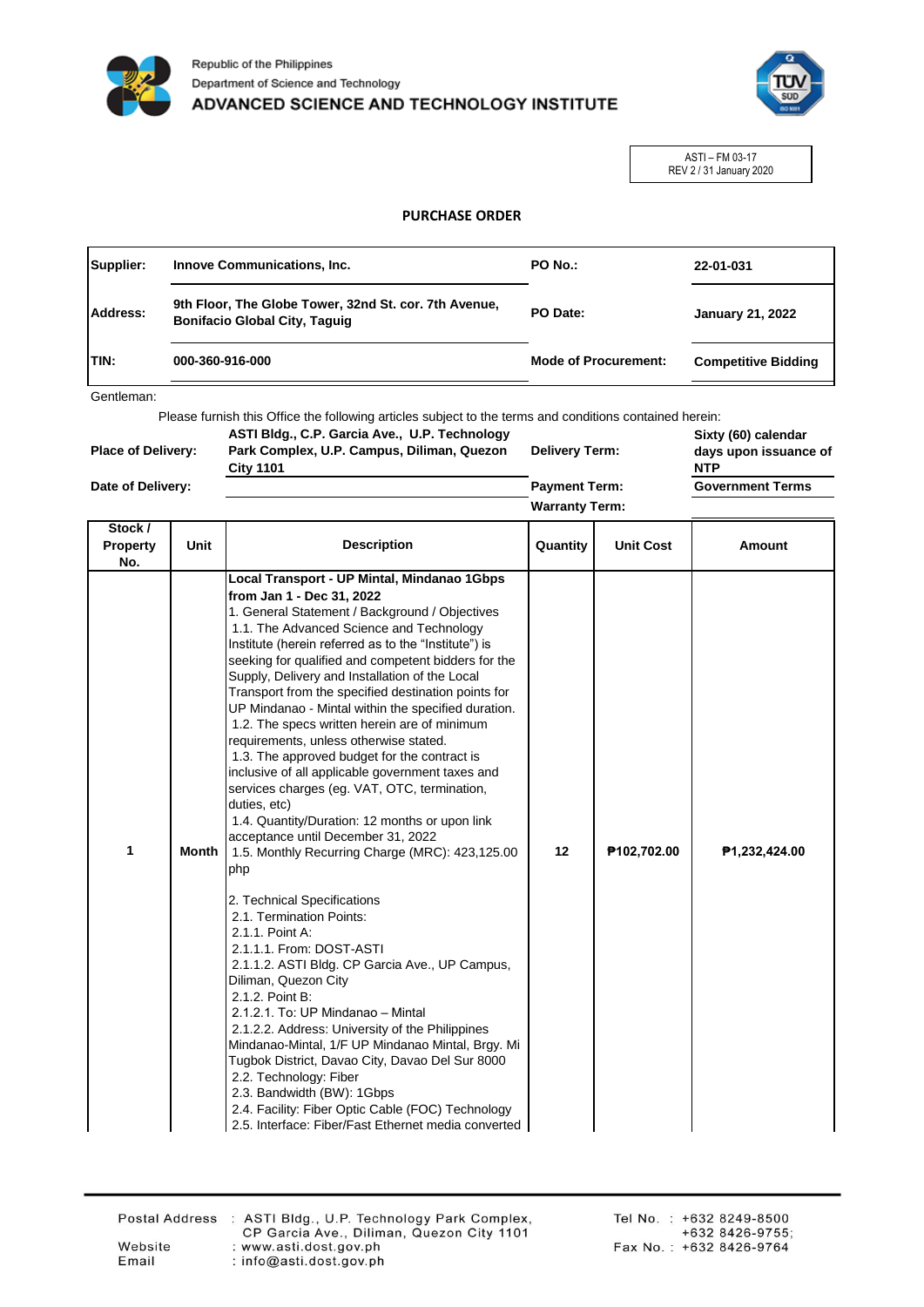to  $R.145$ 

 2.6. Provide network diagram of implementation. Indicate autonomous system number (ASN) in the diagram.

 2.7. Must allow dynamic routing protocols such as OSPF, BGP, ISIS, etc.

 2.8. End-to-end provider/client routers are already IPv6 capable but the third-party-provided link must allow the IPv6 traffic of the routers.

 2.9. Ocular inspection is not required. However, during the supply and delivery of this item, please coordinate with Mr. Mark Henry Quilala (marqui@asti.dost.gov.ph) and Ops Team

(ops@pregi.net) for the schedule and permits.

 2.10. Service provider must peer with PhOpenIX by: 2.10.1. Announcing all prefixes under the AS number that they own thru a bilateral peering with the PhOpenIX; and

 2.10.2. Preferring routing from their network to other members thru their PhOpenIX link, as opposed to routing it via transit links.

 2.11. Shall also maintain good network performance and provisions upgrade to the next higher port upon reaching 70% utilization.

 2.12. The active equipment of the Winning Bidder should fit in a standard 19-inch two-post rack. The equipment should have a maximum weight of 20kg. 2.13. The active equipment including external Power Supply unit (PSU) must have a maximum height of 3.504in (2RU), maximum length of 17.5in, and maximum depth of 14in.

 2.14. The active equipment must have dual AC power supplies that is built-in to the active equipment. If it is a separate power supply, the Winning Bidder should factor in the size of the power supply with the total equipment dimensions mentioned in 2.15.

 2.15. The active equipment's power supply should have an average power use of 212 watts (or lower) for each power supply. It should have a maximum power use of 300 watts per power supply. 2.16. The distribution unit (ODF, IDF) of the Winning Bidder for either their copper or fiber buildout going into the network room of the two points of the network should have a maximum size of 1.752in (1RU) and maximum length of 17.5in. The depth is optional. The ODF/IDF should fit into a standard 19 inch two-post rack.

 2.17. The fiber / copper cable run should route thru the cable-conduits that are already in place at the building of both network points. If there is no established cable-route, the winning bidder should submit a proposed cable-route plan, before the contract is awarded. If there is an existing cablenode, but there is no more space, the Winning Bidder should provision their own conduit on the current cable-path.

 2.18. However, if the contractor has existing active equipment installed at any termination point, they must use it instead of installing another equipment. If the existing equipment can't accommodate the new link, the contractor should upgrade the existing equipment

2.19. Link handover details:

 2.19.1. Handover for links that are 1Gbps and smaller should be copper / electrical RJ45.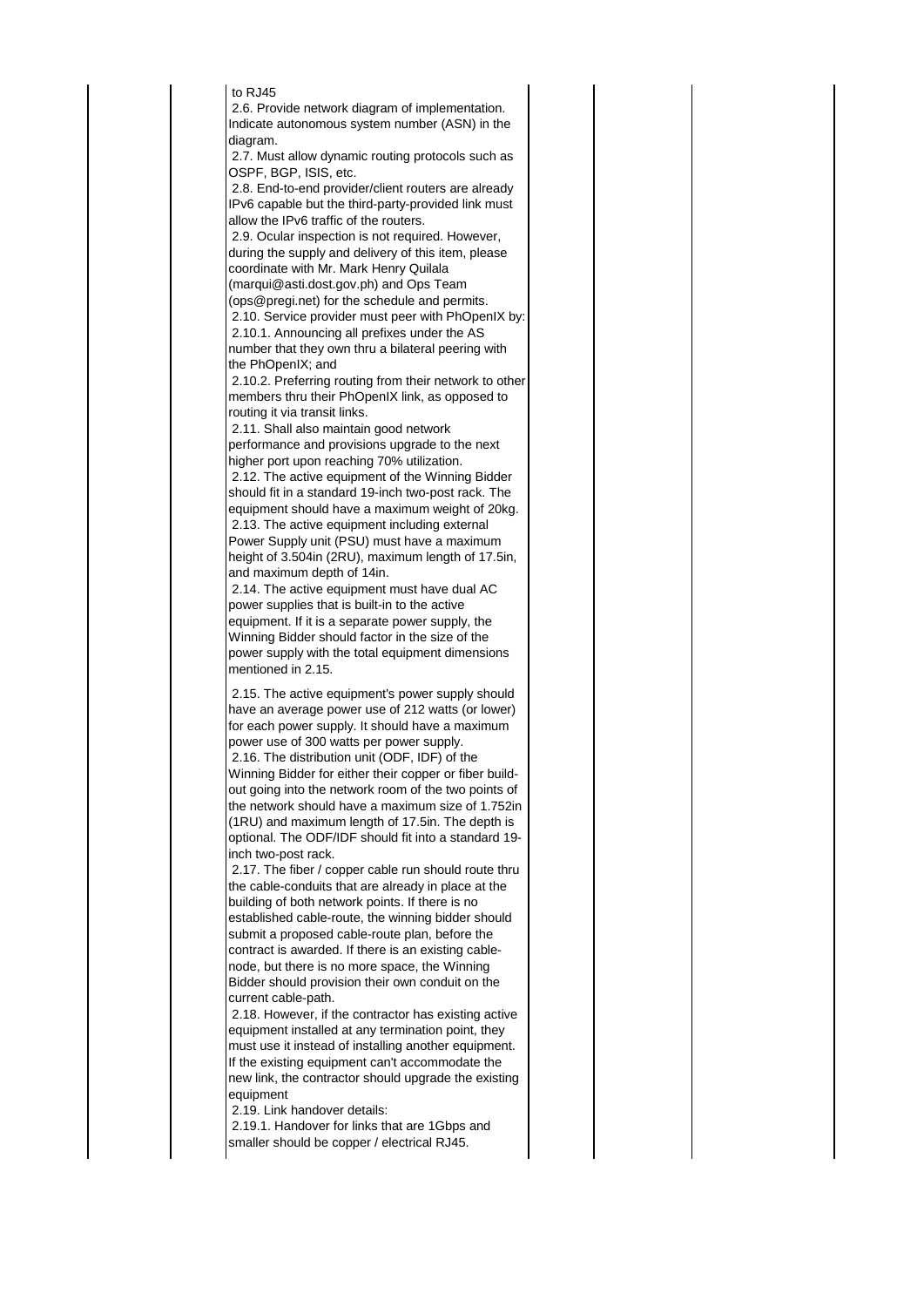2.19.2. Handover for links greater than 1Gbps should be single-mode fiber with an LC or SC connector. Please check with the end-user if the available fiber port is LC or SC. 2.20. Winning Bidder should provide a clearchannel layer 2 point to point link. 2.21. Once the link has been delivered and installed, testing shall commence. 2.21.1. With seven (7) calendar days monitoring period for stability of link from the time all technical issues are resolved, and link is ready for acceptance. 2.22. Requirements for Link Acceptance: 2.22.1. Approved test results between End-User and Winning Bidder 2.22.2. Accomplished Service Acceptance form to signify compliance 2.23. Subject to possible renewal 3. Technical Support Service 3.1. Technical Support service must be available twenty-four (24) hours in seven (7) days (including) holidays 3.2. Service Request 3.2.1. End-user must be able to request technical support by phone or email. 3.2.2. Onsite technical support may be requested for special cases or critical severity issues 3.3. Winning Bidder Technical Support Team 3.3.1. Should provide updated escalation matrix with contact details 3.3.2. Must have a specified single point of contact for technical support related concerns 3.3.3. Response Times 3.3.3.1. Feedback must be within two (2) hours, and provide updates within the day for critical severity issues that impact a high number of staff 3.3.3.2. Feedback must be within six (6) hours, and provide updates every two (2) days for high severity issues that incur serious degradation to application performance or functionality 3.3.3.3. Feedback must be within twenty-four (24) hours, and provide updates by request for medium severity issues that moderately impact user operations 3.3.3.4. Feedback must be within forty-eight (48) hours, and provide updates by request for low priority issues such as inquiries or issues with limited impact to user operations. Other documentary requirements 4. Other documentary requirements: 4.1. Quality Management System: Prospective bidders need to supply documentary proof (ISO or equivalent) which certifies the quality management practices of the manufacturer of the service being procured. 4.2. Prospective bidders must provide document / proof that link is serviceable and has available capacity to accommodate this link to avoid delays in implementation.

5. Payment and Delivery Terms

 5.1. The service must be delivered within sixty (60) calendar days upon issuance of Notice to Proceed